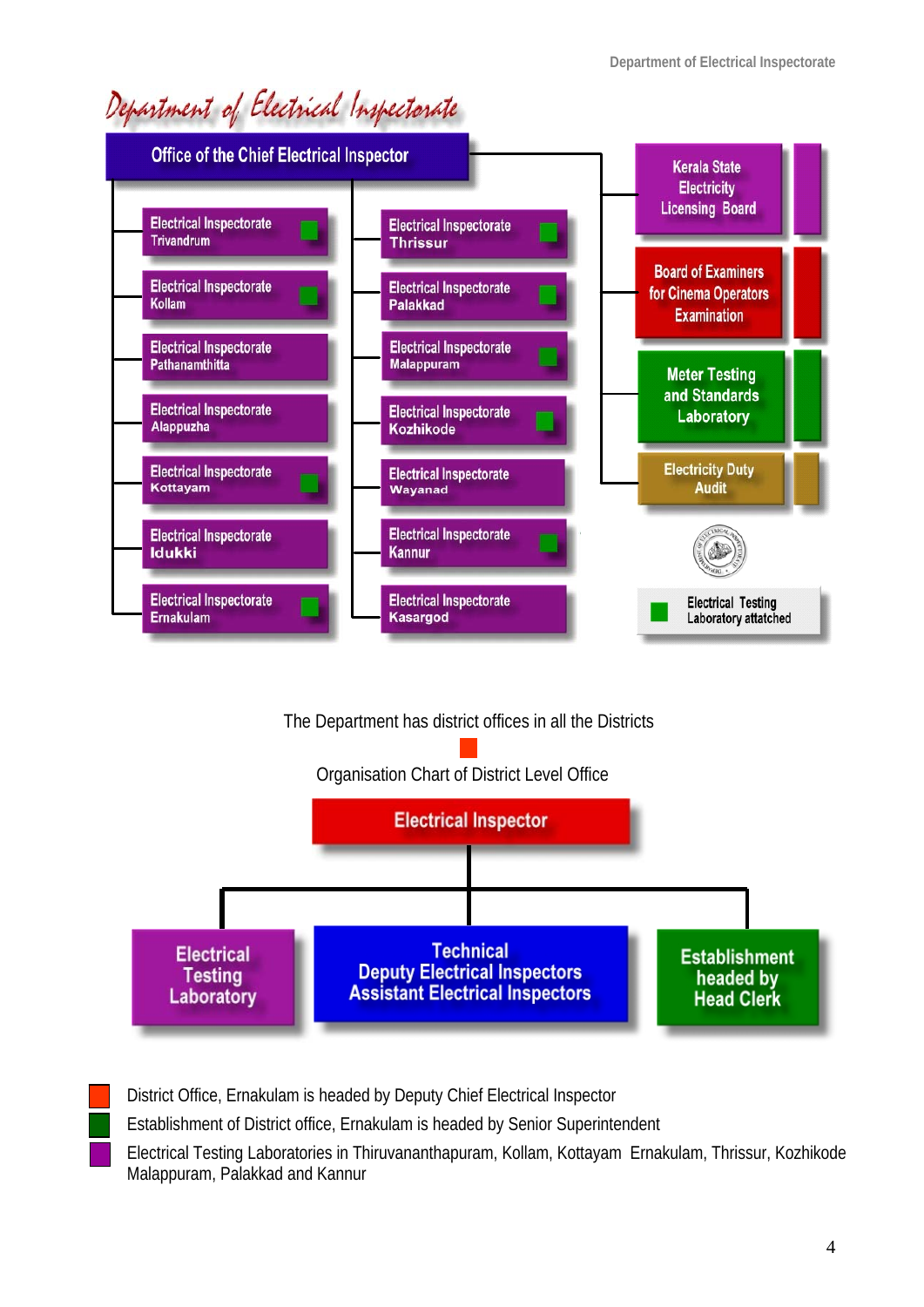### **Organisation Chart \_ Department of Electrical Inspectorate**





**\* District office, Ernakulam is headed by Deputy Chief Electrical Inspector** 

\*\* Establishment of District office, Ernakulam is headed by Senior Superintendent<br>\*\*\* Testing Laboratories only in Thirusananthanum Kollam Kottavam, Ernakulam T

**\*\*\* Testing Laboratories only in Thiruvananthapurm,Kollam,Kottayam, Ernakulam,Thrissur,Palakkad,Kozhikode,Malappuram and Kannur**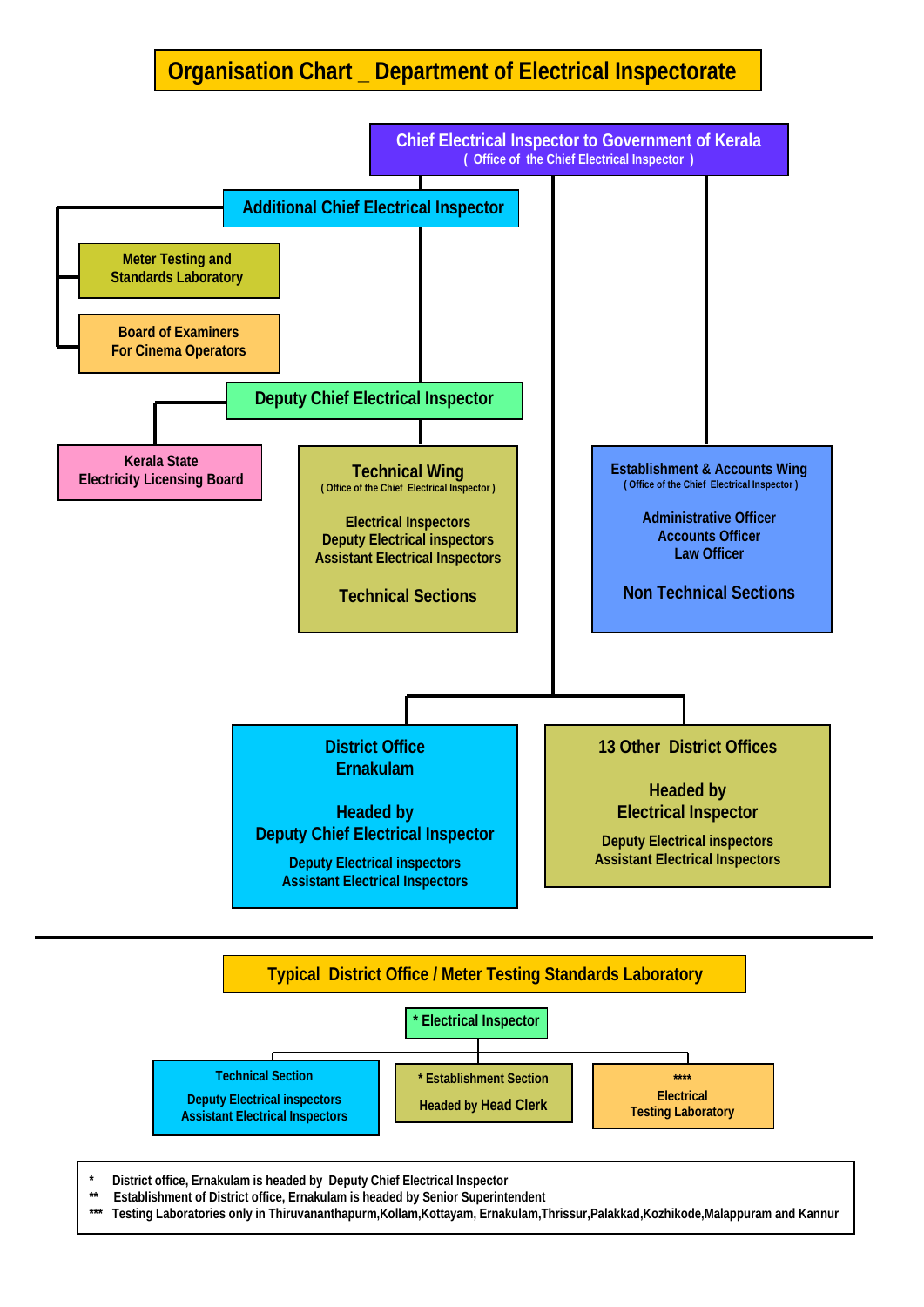## Organisation Chart of Office of the Chief Electrical Inspector